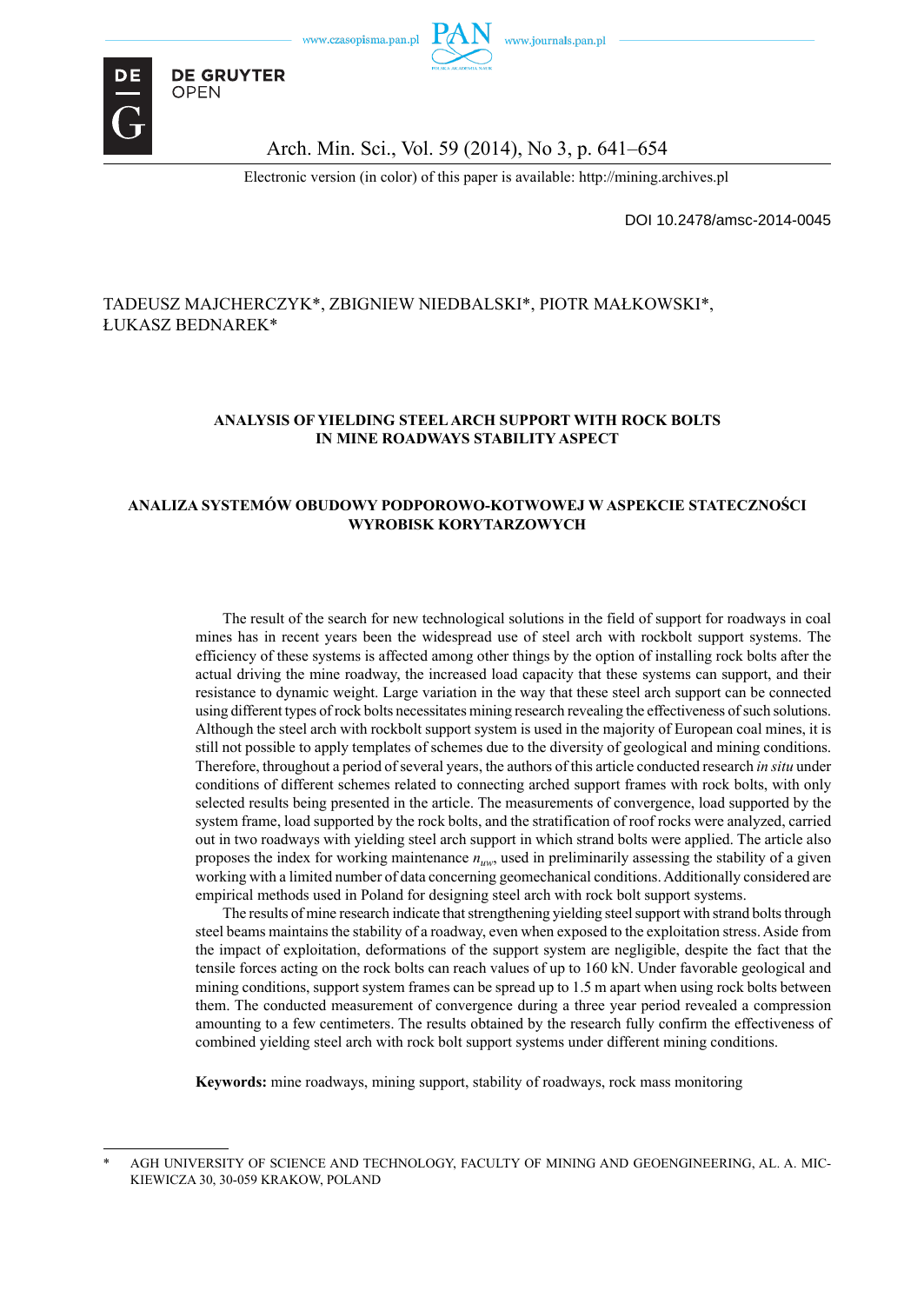

Efektem poszukiwania nowych rozwiązań technologicznych w zakresie obudowy wyrobisk korytarzowych w kopalniach węgla kamiennego, jest w ostatnich latach dość powszechne stosowanie obudowy podporowo-kotwowej. Na jej efektywność wpływa miedzy innymi możliwość zabudowy kotew w późniejszym okresie niż drążenie wyrobiska, uzyskiwanie dużej nośności, czy odporność na obciążenia dynamiczne. Duża liczba możliwych do zastosowania wariantów połączeń obudowy podporowej z kotwami o różnej konstrukcji i rozmieszczeniu, wymusza konieczność prowadzenia badań kopalnianych wskazujących na skuteczność zastosowanych rozwiązań. Choć obudowa podporowo-kotwowa stosowana jest w większości europejskich kopalń węgla kamiennego, to ze względu na odmienność warunków geologiczno – górniczych, nie można wprost przenieść gotowych schematów. W związku z tym od kilkunastu lat autorzy artykułu prowadzą badania w warunkach *in situ* różnych schematów połączeń odrzwi obudowy łukowej z kotwami, a w artykule przedstawiono wybrane wyniki badań. Poddane analizie zostały wyniki pomiarów konwergencji, obciążenia odrzwi, obciążenia kotew i rozwarstwienia skał stropowych w dwóch wyrobiskach z obudową podporowo-kotwową w których zastosowano kotwy strunowe. W artykule zamieszczono także propozycję wskaźnika utrzymania wyrobiska *nuw*, służącego do wstępnej oceny stateczności projektowanego wyrobiska przy ograniczonej liczbie danych dotyczących warunków geomechanicznych. Zamieszczono także stosowane w Polsce empiryczne metody projektowania obudowy podporowo-kotwowej.

Wyniki badań kopalnianych wskazują, że zastosowanie wzmocnienie obudowy podporowej kotami strunowymi poprzez podciągi, pozwala na utrzymanie stateczności wyrobiska nawet w przypadku oddziaływania ciśnienia eksploatacyjnego. Poza zasięgiem oddziaływania eksploatacji deformacje obudowy są niewielkie, choć siły rozciągające w kotwach dochodzą do 160 kN. W korzystnych warunkach geologiczno-górniczych możliwe jest rozrzedzenie odrzwi obudowy nawet do 1,5 m przy zastosowaniu kotwienia pomiędzy odrzwiami. Prowadzony pomiar konwergencji w okresie trzech lat wykazał zaciskanie wynoszące kilkanaście centymetrów. Uzyskane wyniki w pełni potwierdzają skuteczność obudowy podporowo-kotwowej w różnych uwarunkowaniach górniczych.

**Słowa kluczowe:** wyrobiska górnicze, obudowa wyrobisk, stateczność wyrobisk podziemnych, monitoring górotworu

## **1. Introduction**

Excavating of roadways requires support systems, which guarantee effective operation and use during their time of functioning. Taking into account the significance of some opening-out and development headings, which remain in use for long periods of times transport or ventilation sites, the choice of support for these sites is hugely important – not only for one single area of exploitation, but for the whole mining plant.

The activities surrounding the selection of support for roadways are primarily focused on seeking the ones with a high load capacity. Striving to achieve greater durability is also important (Majcherczyk et al., 2003; Brodny, 2012; Rotkegel, 2013), as well as limiting financial expenditures by reducing the quantity of materials used. Experience has shown that is it difficult to harmonize economy with safety and durability. Support system construction must simultaneously be simple, easy to execute, and should take up as little space as possible in the mine working. The system cannot inhibit the technological processes related to mining, transport, hauling, etc. Furthermore, it should be as cheap as possible. One of the solutions meeting the above criteria is a system of yielding steel support with rockbolts (Majcherczyk et al., 2011; Turek et al., 2012).

In the beginning of the nineties of the previous century, wide-ranging measures were taken to introduce rockbolt systems for roadways in coal mines. Parallel to the implementation of roof bolting, this time period also saw the application of mixed methods of roadway support, combining yielding steel arch support systems with rock bolts. This usually took place by bolting roof arch beams with one or two pairs of steel rock bolt rebars.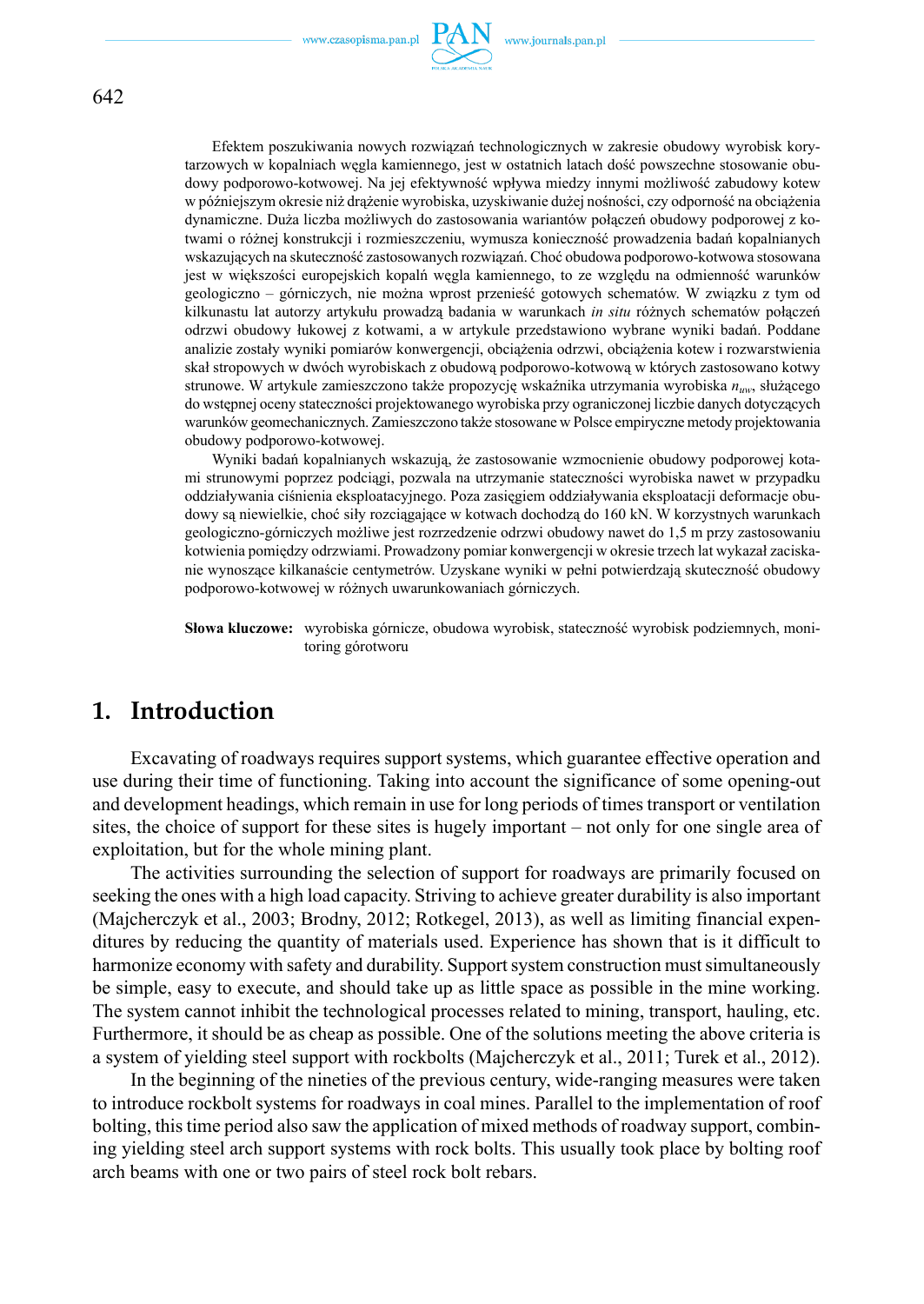

Furthermore, the development of new solutions, including adhesives and rock bolts, brought about greater variation in bolting schemes. If bolting is done using steel beams with spaces for bolts to be fixed in, this yields better stabilization of a support system. This solution works especially well in areas of high tension, e.g. in gates, or junctions (Toraño et al., 2002; Majcherczyk et al., 2003, 2011; Prusek & Lubosik, 2007), as well as when dealing with heavy and dynamic loads (Horyl & Šňupárek, 2012; Turek et al., 2012).

Generally speaking, bolting the arch steel support system, as well as mounting rock bolts in between individual frames, will not only strengthen the rock mass and reduce the load supported by the system frame, but result in a more stable construction altogether (Majcherczyk et al., 2003). In coal mines, the use of steel arch with rock bolt support systems is fairly common in the majority of European countries (Toraño et al., 2002; Woll et al., 2004; Kovalevska & Fomychev, 2011; Horyl & Šňupárek, 2012).

Presented in this work is the application of design methods for steel arch with rock bolt support systems in Poland, and the results of such systems with respect to roadway stability analysis. The conclusions presented are the results of widely-conducted mining research over the course of a dozen or so years.

## **2. The stability of roadways**

In the context of geomechanics, stability is understood as a state, in which mechanical processes occurring between the support and the rock mass are controlled and predictable. It is also said, that the criterion of stability in an excavation site is met when the load carried by the system in question is smaller than the maximum acceptable load, and when displacements of the surrounded rock mass are smaller than expected.

If one or both of these conditions are not fulfilled, then the stability of the excavation site is at stake. Loss of stability in a given site, manifested in the destruction of a support system or excessive displacement, is caused mainly by phenomena occurring in the rock mass surrounding the site, after it has been processed and during the time of routine site maintenance. The roadways' drivage, especially at great depths, results in the filling of empty space with deformed rocks, unless the process is halted, for example by the installment of a support system that provides an appropriate level of support. The support offered by a given system depends on its construction, which should be adapted to the specific geomechanical conditions so as to maintain the rock mass stability of the site (Majcherczyk et al., 2008).

For preliminary assessment of the potential of a support system to maintain a proposed excavation site within a specific time period – the amount of data related to geomechanical conditions being limited – we can use  $n_{uw}$  – the working maintenance index (Niedbalski, 2014):

$$
n_{uw} = \frac{R_{clab}}{p_z} \cdot \frac{RQD}{100} \tag{1}
$$

where:

- $n_{uw}$  index of working maintenance obtained on the basis of laboratory-specified strength for uniaxial compression, -,
- $R_{clab}$  the uniaxial laboratory compressive strength of roof rocks in a planned excavation site, MPa,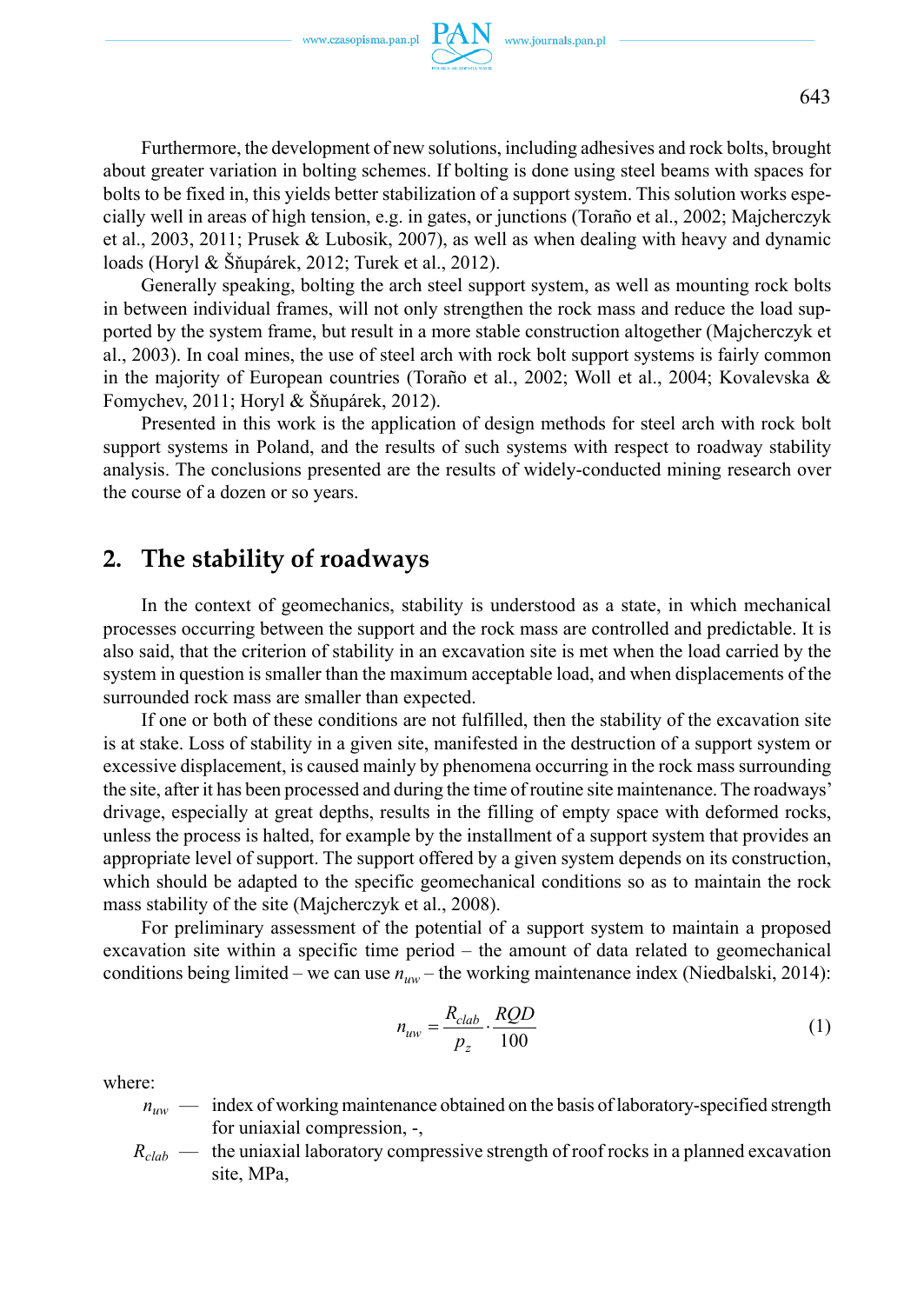www.czasopisma.pan.pl

www.journals.pan.p



644

 $p_z$  — principal vertical stress, MPa, *ROD* — Rock Quality Designation index, %.

For an average core divisibility value *RQD* totaling 50% – and assuming a resistance to uniaxial compression strenght of 30 to 80 MPa obtained on a laboratory basis, with depths varying from 500 to 1300 m – the values of site maintenance  $n_{uw}$  index change in accordance with the relationships outlined in Figure 1. Assuming that significant difficulties in maintaining an excavation site will appear for  $n_{uw}$  values lower than 1.0, it can be concluded that the divisibility of rocks and resistance to uniaxial compression strenght will be of decisive importance. For *RQD*  equal to 50% and at low values of uniaxial compression resistance for roof rocks of 30 MPa, only at shallow depths of i.e. 500-600 m can we expect somewhat less difficulty in maintaining the excavation site. The value of  $n_{uw}$  index for site maintenance is then greater than 1.0. A larger depth can even prevent the maintenance of a mine working, or generate significant costs of establishment and maintenance.



Fig. 1. Changes in excavation site maintenance  $n_{uw}$  index for  $RQD = 50\%$ 

For a real evaluation of the state of an underground roadway, it is essential to take measurements in order to determine if it is stable (Xiu & Jiang, 2004; Thyrock & Dereli, 2011; Niedbalski et al., 2013; Álvarez-Fernández et al., 2013). It is generally accepted that the condition of stability is met when, during a specified period of time, changes in the longitudal and transverse dimensions of a working are lower than the acceptable critical values with regard to safety. In turn, the critical values depend on the geomechanical properties of the rocks surrounding a working. Hence the basic task that must be carried out before beginning mining work is identifying the geological-engineering conditions under which the excavation site will be run. Knowledge of the mechanical properties of coal and rocks surrounding the coal seam is used when preliminary evaluating the stability of a roadway in order to determine the size of possible cave-ins, displacement of the site floor and rock mass, as well as where potential fractures might occur (Toraño et al., 2002; Majcherczyk et al., 2008; Thyrock & Dereli, 2011).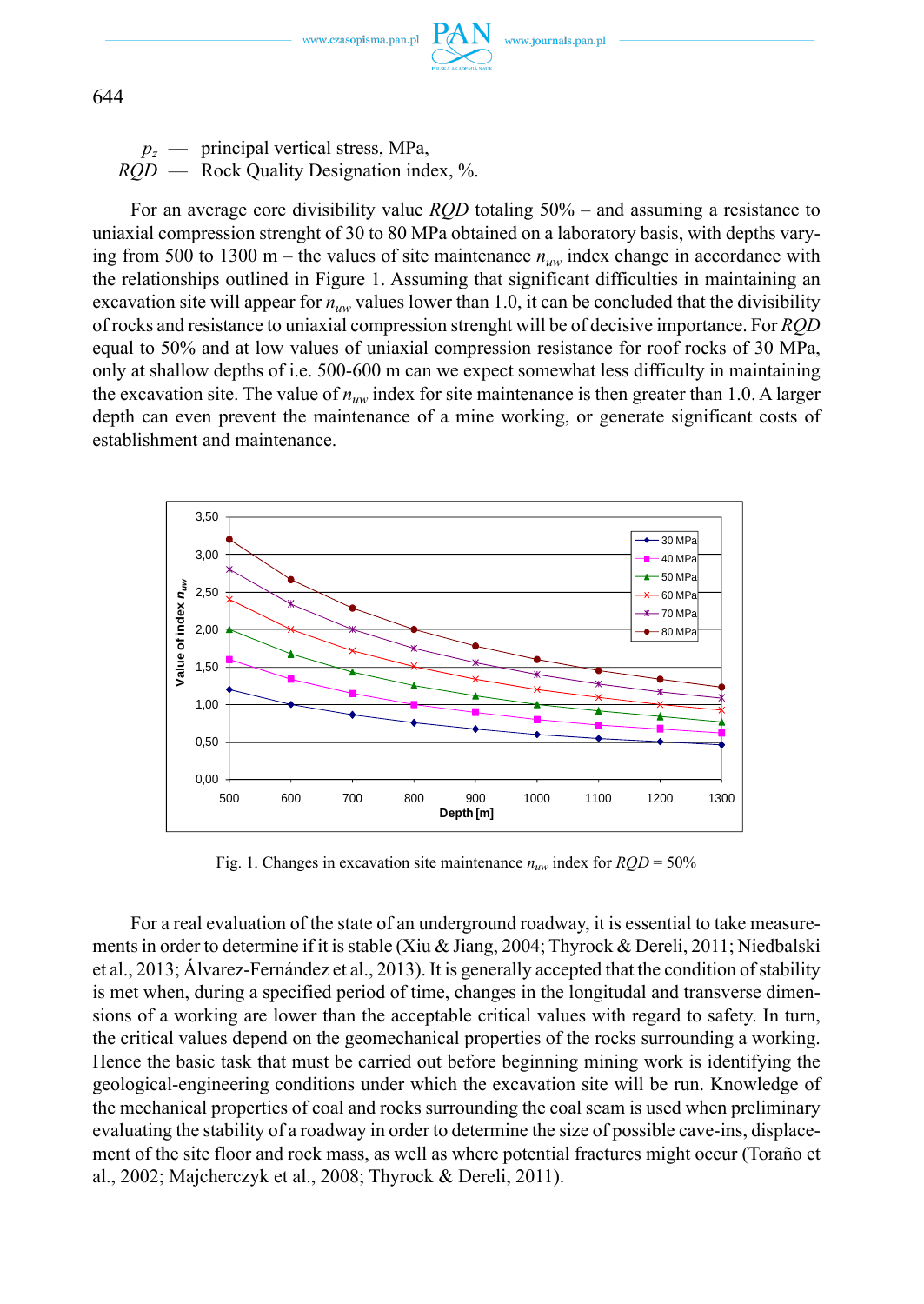# **3. Design of a steel arch with rockbolt support system**

The design of mixed support structures using analytical methods is usually done in one of two distinct ways, each based on different assumptions. The first way is based on static calculations of the limited load capacity of yielding steel support, and is used mainly for steel frame support. Adapting it to the calculations of frame support with bolted-in roof beams involves treating rock bolts as rods fixed to the system or consideration of the reduction of weight coming from cracked rocks. The second method is based on L.A. Panek's (1956) solution on strengthening rock mass using rock bolts. We can understand the term "gain factor" as a reduction in the fractured rock load for excavation site support. In many countries indicators of rock mass quality such as *RMR*, *GSI*, *Q* and *RMi* are used in support system design for roadways; however, in Poland they have not yet seen wide use. Similarly, the use of response curves and the surrounding rock mass has not yet become widespread (Brady  $\&$  Brown, 2004). This has partially to do with the global trend of using numerical methods instead (Jing, 2003; Palmstrom & Stille, 2007; Prusek & Bock, 2008; Feng & Hudson, 2011).

For steel arch with rockbolt support system design, we can use the methodology based on PN-90/B-03200, and specify the load for steel frame support with limited load capacity using the formula:

$$
q_{gr} = \frac{q_1 \cdot f_d}{\frac{N_{1\text{od}p}}{\varphi \cdot F} + \frac{M_{1\text{max}}}{\varphi_l \cdot W_x}}
$$
(2)

where:

- $q_{gr}$  load for steel arch support with limited load capacity, kN/m,
- $q_1$  unit value for support system load,  $q_1 = 1 \text{ kN/m}$ , for which  $N_{1 \text{ odd}}$  i  $M_{1 \text{ max}}$ , kN/m is determined,
- *φ* buckling coefficient, -,
- *φl* — lateral-torsional buckling coefficient, -,
- $f_d$  computational steel strength, kN/m<sup>2</sup>,
	- transverse surface area for a section of the steel arch support,  $m^2$ .

In this case, rock bolts are treated as rods fixed to the support system. The support strength of the system frame with respect to application of rock bolts is determined by the relationship:

$$
q_k = \frac{q_1 \cdot N_k}{N_{1k}}\tag{3}
$$

where:

- $q_k$  support strength of the system considering rock bolt strength, kN/m
- $N_k$  rock bolt load capacity e.g. for one pair  $N_k = 240$  kN,
- $N_{1k}$  value of the force acting on the rock bolt for a unit load  $q_1$ , kN,

and the system frame spacing *d* from formula:

$$
d = \frac{\min(q_k, q_{gr})}{q_{obc}}\tag{4}
$$

where  $q_{obc}$  — system load,  $kN/m^2$ .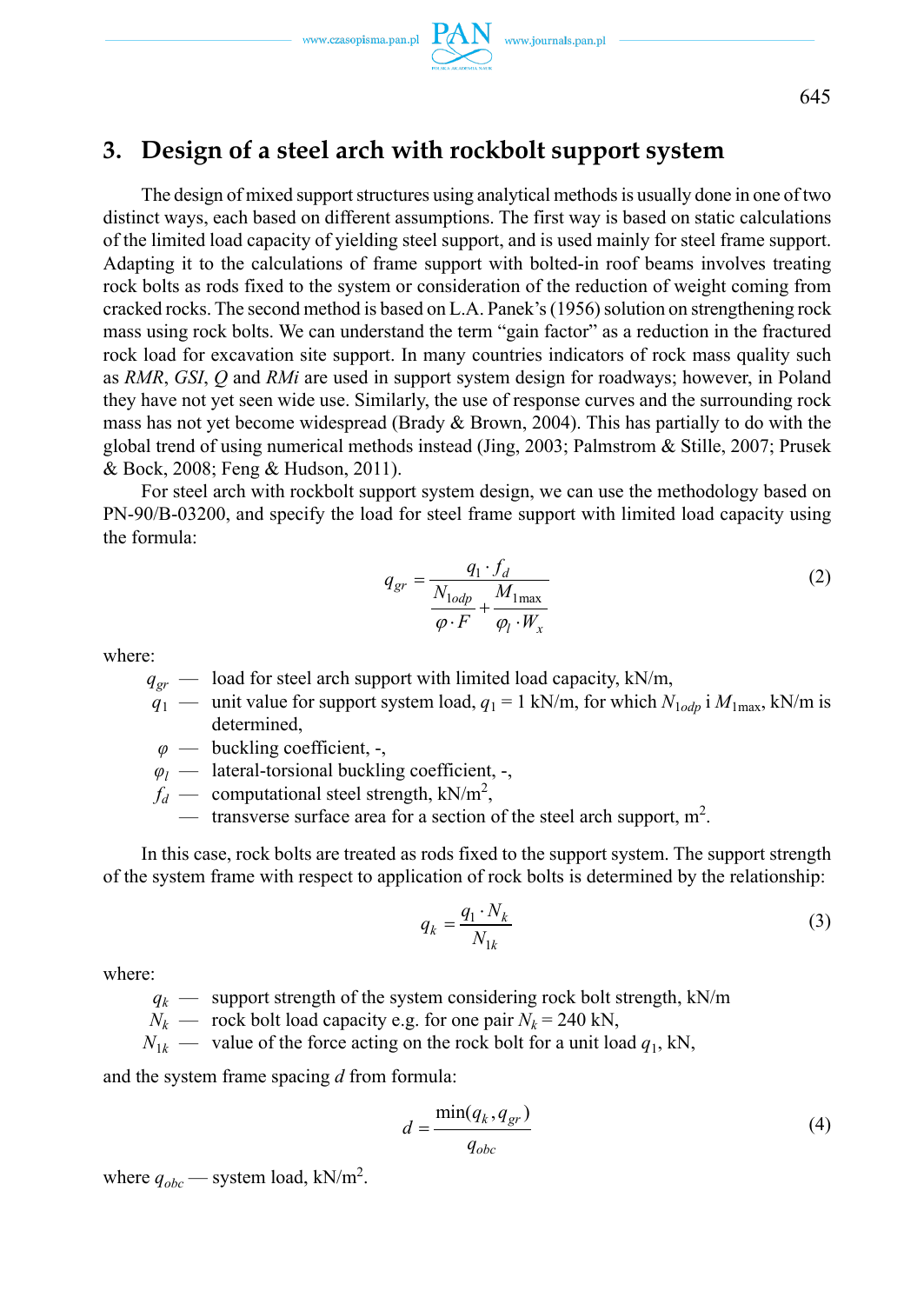6

According to other authors, a reduced force will act on the steel arch support after the application of rock bolts (Daniłowicz & Skrzyński, 2003). This also depends on the strength of the rock mass and the density of the rock bolting. Computational load  $q_{oz}$  will total:

$$
q_{oz} = q_o \cdot K \cdot P \cdot m_c \tag{5}
$$

where:

 *qo* — system load, MPa,

- $K$  coefficient of the rock mass attenuation (depending on the depth, divisibility, and slakeability) -,
- $P$  gain index (load reduction of the steel arch support as a result of bolting between frames), -,
- *mc* coefficient of rock pressure modification (depending on geological-mining conditions including but not limited to: seam edges, geological fault lines, etc.), -.

Rock mass gain index *P* is defined as the degree of unit load decrease of a steel arch support as a result of bolting between frames. To determine coefficient *P*, the relationship between rock compression resistance and bolting density is given, according to which the value can change from 0 to 0.9.

Research conducted by Piechota and Korzeniowski (2002) shows that the space between a steel arch support enhanced by rock bolts can be determined from the formula:

$$
d = \frac{q_0 \cdot W_{wg}}{q_{zo}} \tag{6}
$$

where:

 $d$  — frame span of the steel arch with rockbolt support system, m,

 $q_0$  — computational support strength of the system, MN/m,

 $W_{wg}$  — rock mass gain index, -,

 $q_{z0}$  — computational load of the support system, MPa.

The authors determined rock mass gain  $W_{we}$  index on the basis of mine research, defined as:

$$
W_{wg} = \frac{q}{q_k} \qquad \text{and} \qquad W_{wg} = \frac{e}{e_k} \tag{7}
$$

where:

- $q$  load of the system frame without rock bolts MN,
- $q_k$  load of the system frame with rock bolts, MN,
- $e$  roof stratification without rock bolts, MN,
- $e_k$  roof stratification with rock bolts, MN.

The authors recommend using the following values of rock mass gain  $W_{wg}$  index for a rectangular frame support system –  $W_{wg} = 2.4$ ; but for an arch frame support system –  $W_{wg} = 1.7$ . If the roof is enforced by cable bolts, increasing  $W_{wg}$  to the next level is suggested: for a rectangular frame support system –  $W_{wg} = 3.0$ ; and for an arch frames –  $W_{wg} = 2.0$ .

The next calculation proposition for a steel arch with rockbolt support system results from observations and measurements of mines, on the basis of which it was found that the load carrying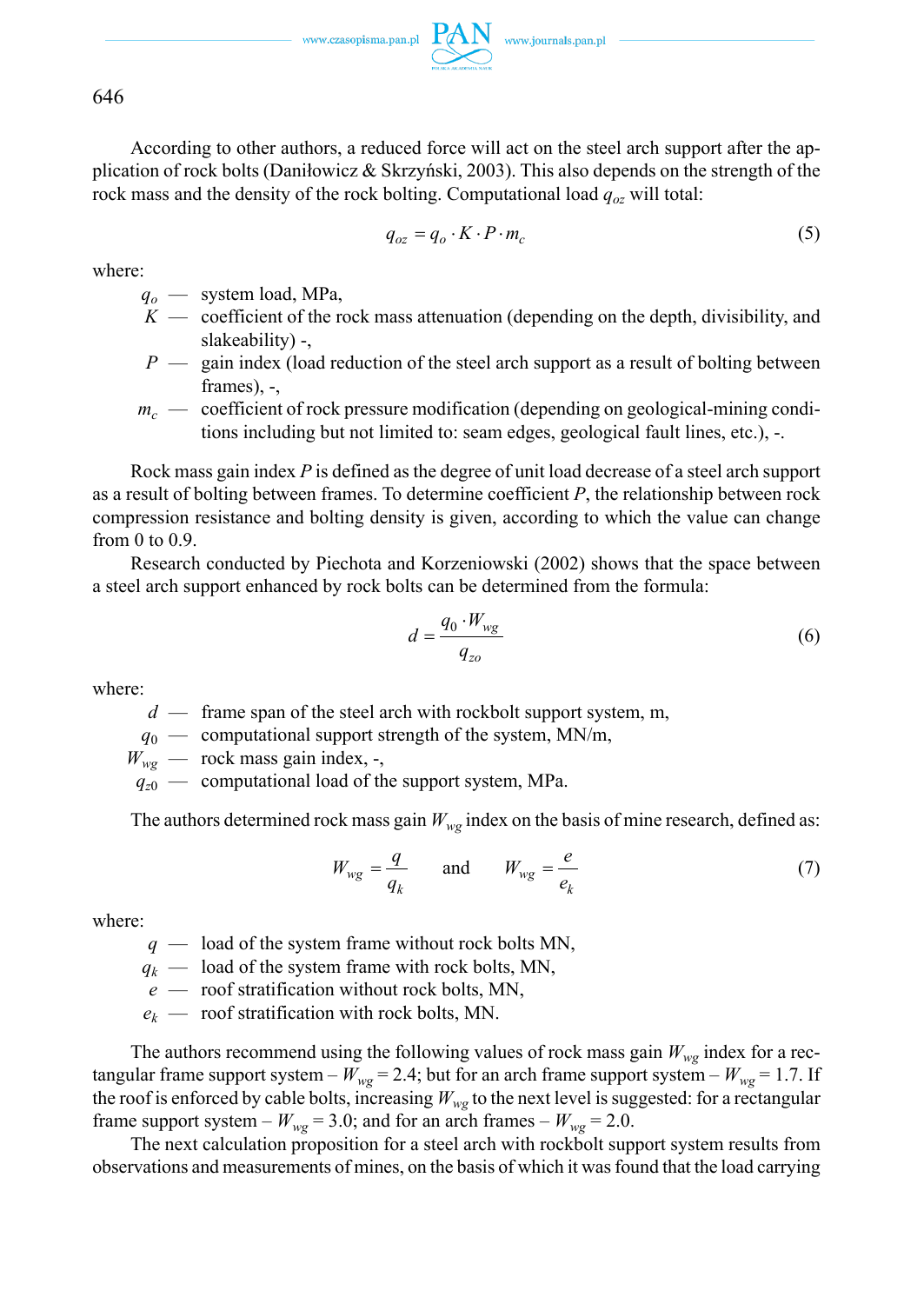www.czasopisma.pan.pl  $P$ 

capacity of mixed support systems depends on the load capacity of the rock bolts (Niedbalski, 2014). Moreover, the load capacity of developed rock bolts has an additional effect on the compressive strength of roof rocks.

Assuming therefore, that the unit load of the excavation site roof is known, the spacing of the steel arch with rockbolt support system can be determined from the following empirical relationship:

$$
d = \frac{\sqrt{(N_{LP})^2 + (a_w N_{Kot})^2}}{q_{s\,\text{max}}} \tag{8}
$$

where:

 $d$  — frame spacing of the steel arch with rockbolt support system,

 $N_{LP}$  — working load capacity for 1 m of working span MN/m,

- $N_{Kot}$  working load capacity of applied rock bolts per 1 m of frame width MN/m,
- $q_{s\,\text{max}}$  maximum roof load from fractured rocks and other weights MPa,
- *aw* gain index dependant on the laboratory resistance to uniaxial compression of direct roof layers,  $a_w = 1,0-2,0$ .

However the best way of checking the designed support system effectiveness is to carry out underground measurements (Xiu, Jiang, 2004, Prusek, Lubosik, 2007, Majcherczyk et al., 2011, Thyrock & Dereli, 2011, Álvarez-Fernández et al., 2013, Niedbalski et al., 2013).

# **4. Research results for steel arch with rockbolt support systems**

## **4.1. Reinforcing by rock bolts with steel beams**

Analyzed here is a drift excavation site, using yielding steel support type ŁP9/V29 (height 3.5 m, span 5.0 m) with a spacing of 0.75 m. The support has been reinforced by two rows of V25 shape steel beams, bolted to the roof using strand bolts with a total length 4.0 m (Fig. 2).



Fig. 2. Steel arch with rockbolt support system – reinforced by steel beams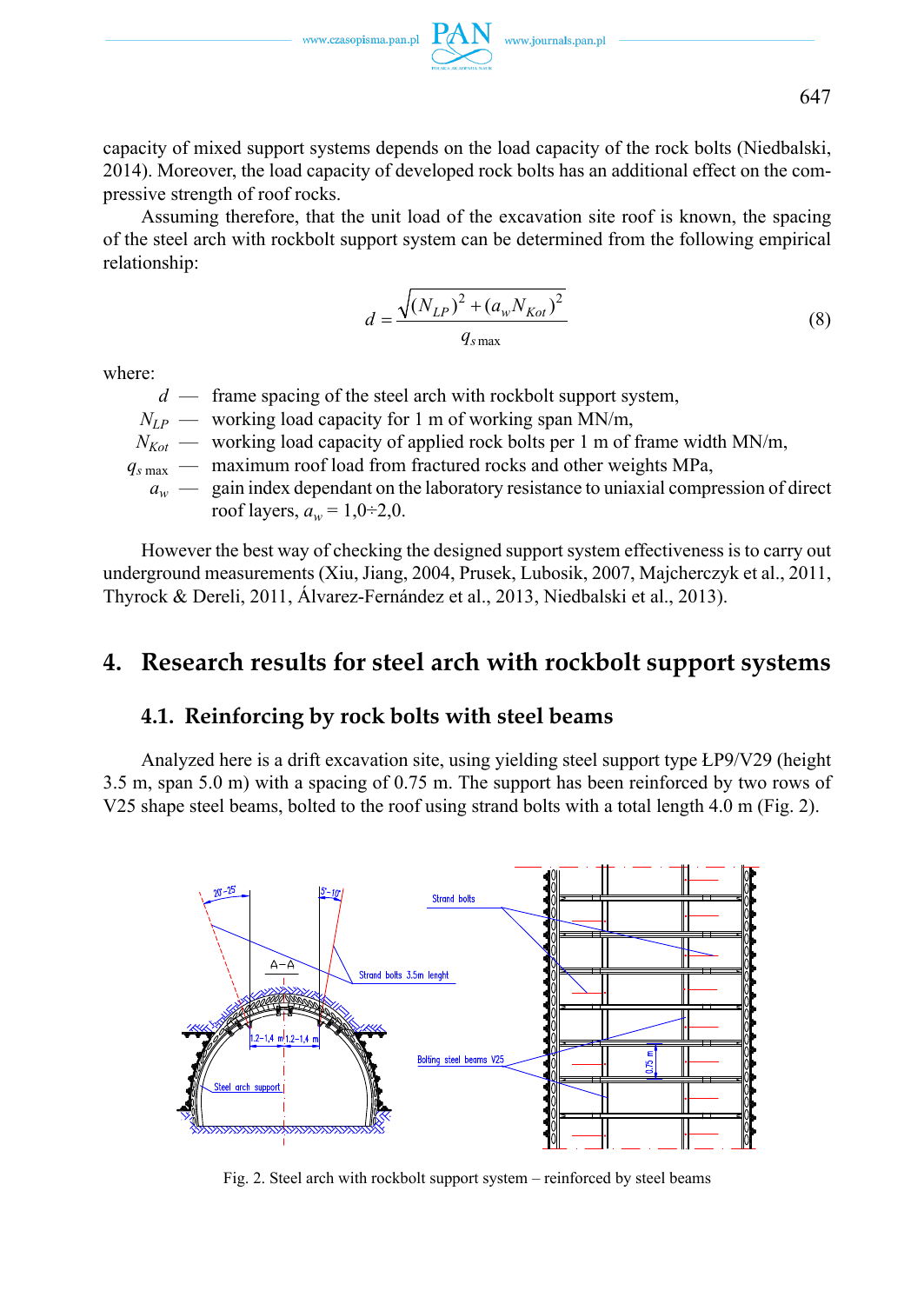

648

The stability of the excavation site was monitored throughout a period of around 18 months. Figure 3 shows the results of measured displacements of roof strata, which were carried out until the position of measurement was located around 160 m from the front wall.

The analysis shows that the use of bolted-in beams initially resulted in the dislocation of the roof towards the excavation area, after which it was then subjected to compression (Fig. 3). Only just above the mine working contour (around 0.4 m) did steady roof stratification ensue (moving into the excavation site). The maximum displacement values came to around ±40 mm. In terms of roadway stability, roof displacement values of 2-4 cm do not pose a problem for maintaining stability of the working. It is also worth noting that the longwall face, located 160 m from where the measurements were taken, did not generate any changes in the rock mass surrounding the research section of the working.



Fig. 3. Movement in roof strata of the analyzed roadway

The application of 4-meter long strand rock bolts and the presence of a sandstone roof caused small changes in the dimensions of the excavation site (Fig. 4 and 5). Before being subjected to excavation, the height of the drift decreased by about 70 mm, and the width by around 50 mm. After the disclosure of excavation impact and shift of the front wall, the height of the excavation site – depending on the position – decreased from 1100 mm to 1260 mm (Fig. 4), and the width from 300 mm to 710 mm (Fig. 5). It is also important to notice the fact, that the width of the excavation site located before the front wall at datum stands 986 and 966 m increased only slightly as the height decreased.

In order to determine the forces acting on the rock bolt support system, this research has been conducted using instrumented bolts (Fig. 6). Subject to stratification, the roof has also been reinforced by rock bolts, which can be fairly burdened by compressive forces –200 kN (initial section of the rock bolt) as well as tensile forces 160 kN (at the 0.49 m point of the rock bolt). The compressive force on the initial section of the rock bolt can be the cause of rock layers pressing against the support frame. This analyzed scheme for a steel arch with rockbolt support system thus successfully ensures the stability of a roadway, and is a testament to the active role of rock bolts.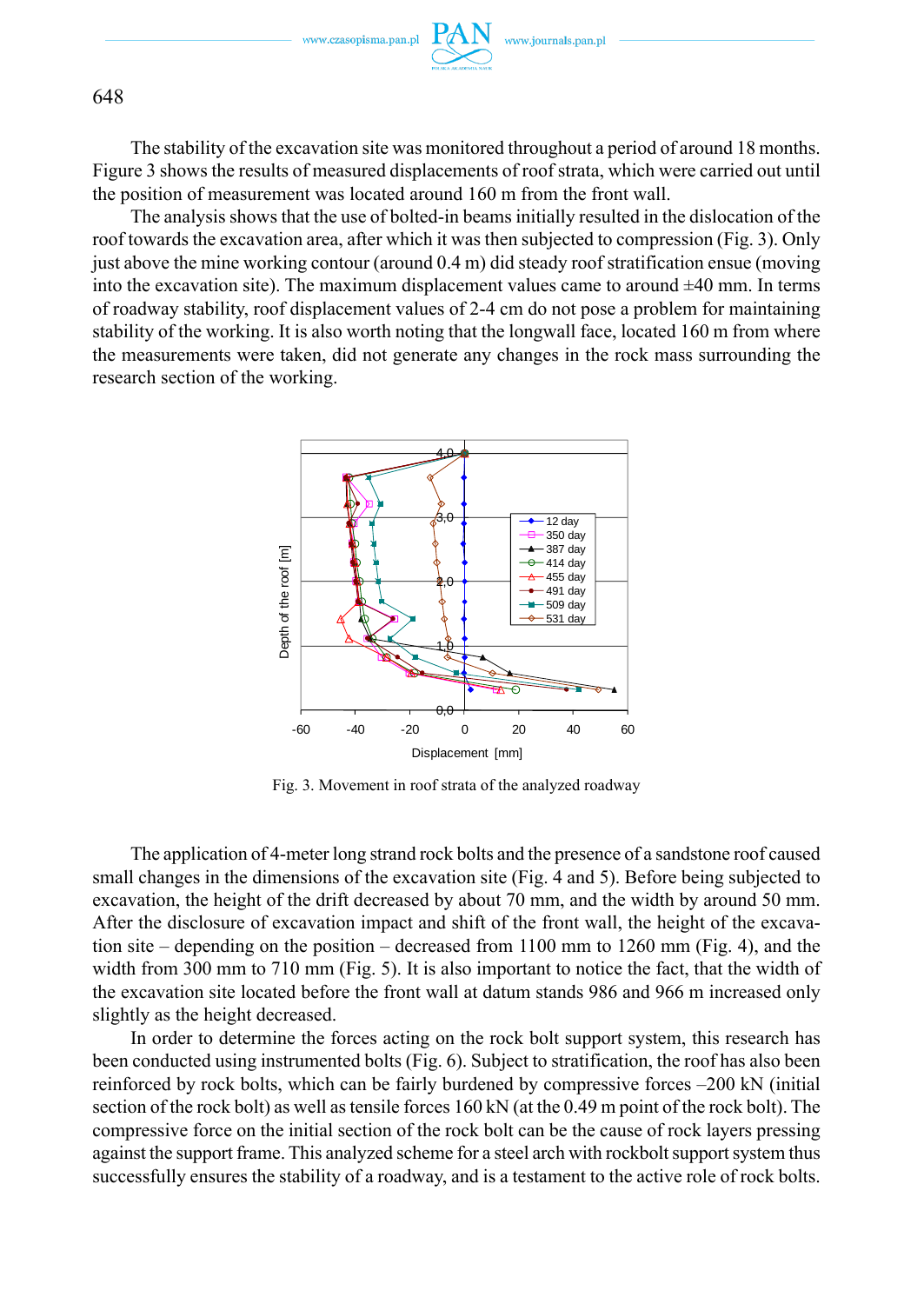

www.journals.pan.p

www.czasopisma.pan.pl

Fig. 4. Changes in roadway height

Fig. 5. Changes in roadway width



Fig. 6. Load supported by a measuring bolt in a drift site

From a depth of 800 m for the roadway, as well as from a resistance to the compressive strength of roof rocks ( $R_c$  = 71 MPa), it can be concluded that  $n_{\mu\nu}$  roadway maintenance index for *RQD*=11% totals 0.39, which would indicate significant difficulties in preserving its stability. Nevertheless, as proven by the research results, stability of the roadway remains fully intact before the effects of mining operations. Despite significant convergence after transition of the excavation wall front, the excavation site could then be used for the next longwall operation. If we take into account the results of endoscopic roof observation, which indicate that after the longwall face passed only two cracks were found there – i.e.  $RQD = 100\%$ , the value of  $n_{uw}$ working maintenance index amounts to 3.55. This value fully reflects the predisposition of the rock mass to maintain stability, specifically when using long strand bolts.

### **4.2. Reinforcing support with bolts between arch frames**

In the second of the analyzed excavation sites, two support schemes were subject to analysis. The first section featured yielding steel arch support type ŁP9/V29/4 with a frame spacing of 1.2 m, and likewise in the second section, with a frame spacing of 1.5 m. In both cases the roof of every second support arch frame was reinforced with strand rock bolts, 5 m in length (Fig. 7).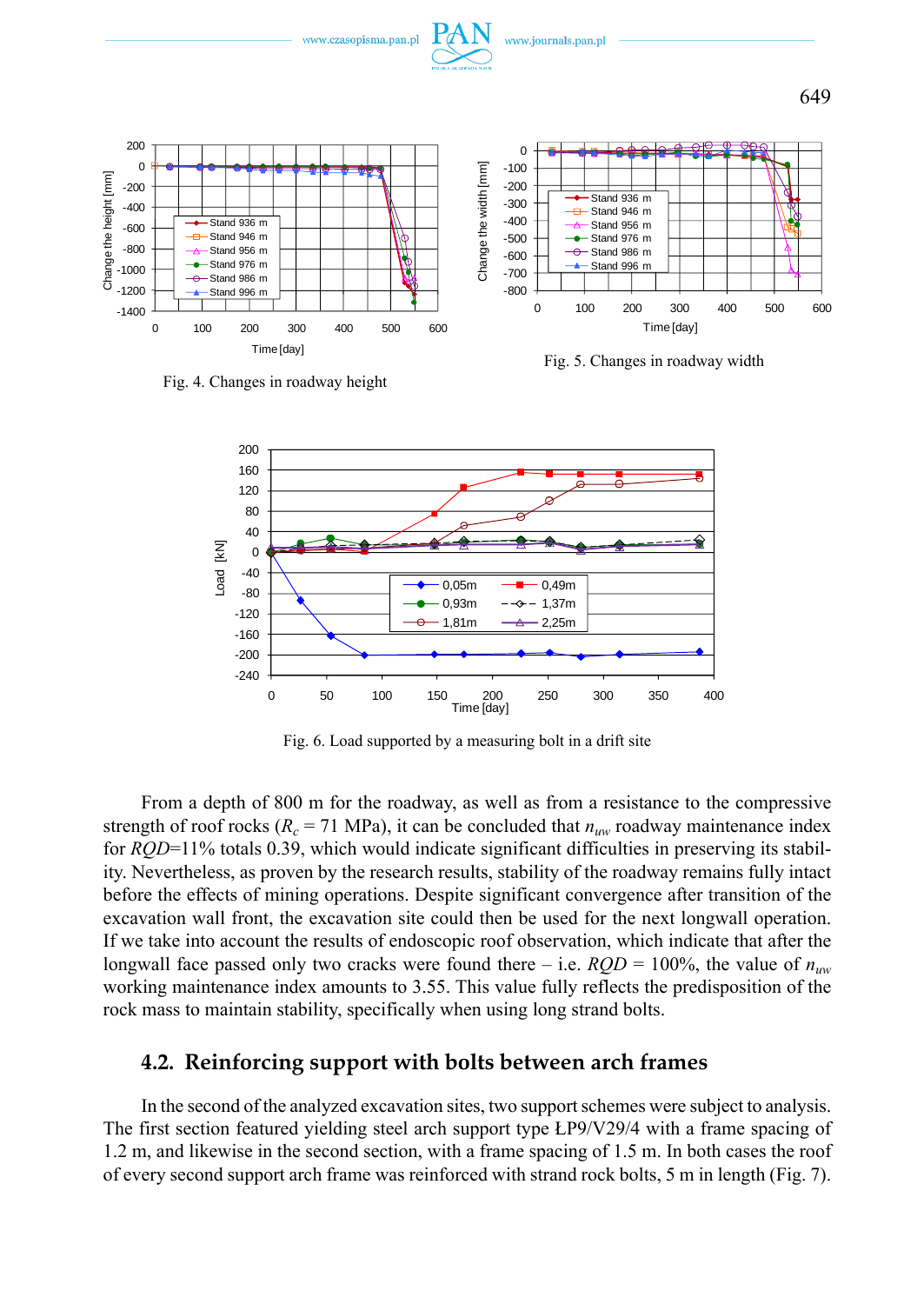

Fig. 7. Steel arch frame with rockbolt support system scheme – bolting between frames

The results of the load capacity research conducted on arch frames show that in both analyzed sections, the load supported by the frame during the period of measurement was negligible and after about 10 months was about 30-35 kN maximum (Fig. 8 and 9). At the same time, we can also see an unevenness in the load supported by the frame, which is indicated by different values of forces acting between the sidewall arches and the floor. The resulting load values of the frame, despite an increased spacing of 1.5 m, are significantly lower than the maximum load capacity which the frame can carry.



Fig. 8. Load frame support for the 1.2 m spacing between section of the support system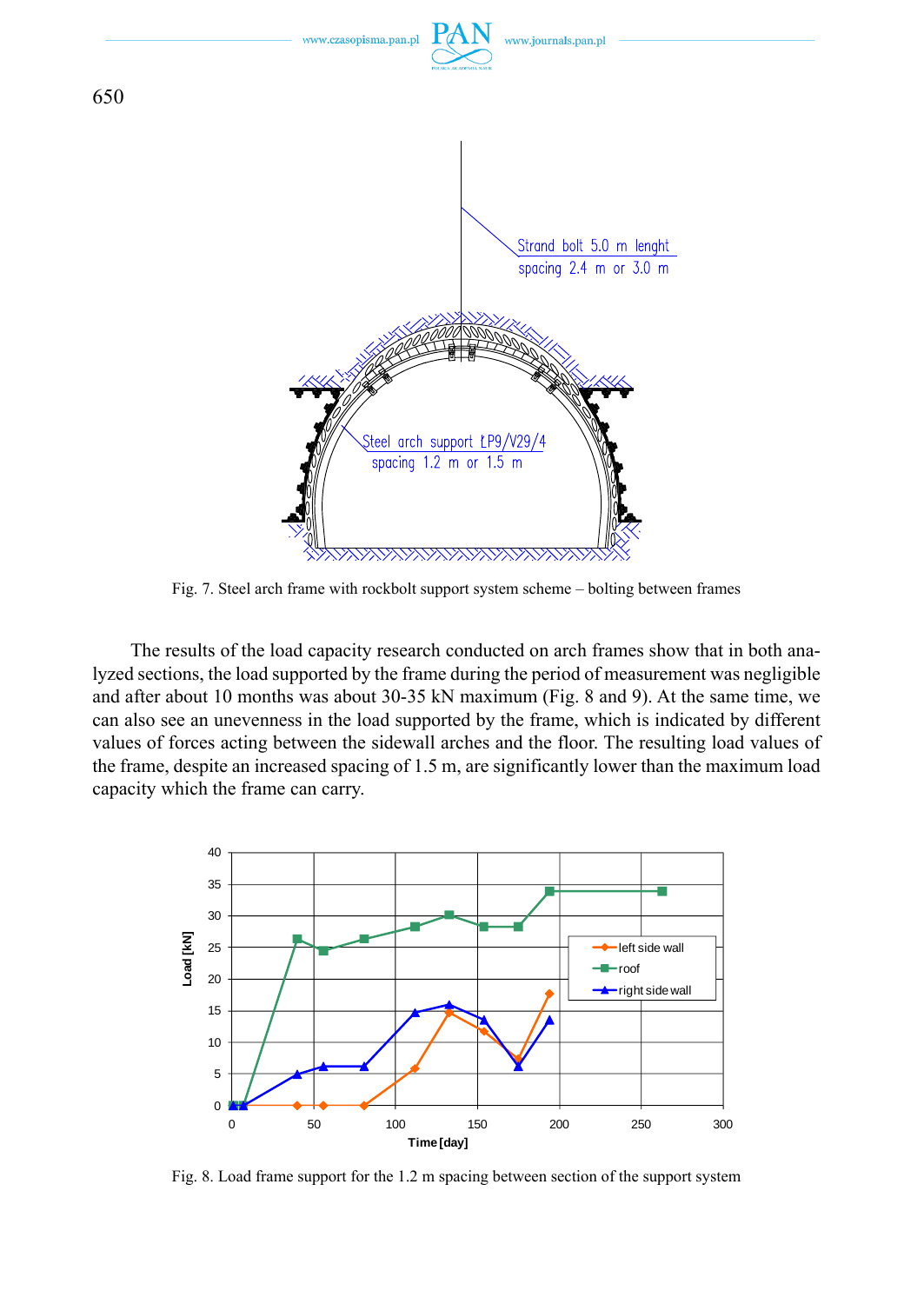

Fig. 9. Load frame support for the 1.5 m spacing between section of the support system

Small load values of the support frame were also confirmed by measurements of convergence, which were carried out over a period of about 3 years. The decrease in width, except for in one position of measurement, did not exceed 65 mm (Fig. 10). In the case of height, the final changes were somewhat larger and, depending on the datum, ranged from 0 to -220 mm (Fig. 11). At the same time, we can notice a small impact of the frame spacing on the vertical convergence of the roadway. At datum stands 4/2 and 5/2, where the support frame spacing amounted to 1.2 m, the change in the working height was lower than in datum stands 7/2, 8/2 and 9/2, where the frame spacing amounted to 1,5 m.

The values presented from the above research done on support systems reveal that the application of steel arch with rockbolt support, even with a frame spacing of up to 1.5 m, allows for safe maintenance of excavation site stability. The displacements in roof strata of the roadway



Fig. 10. Change in roadway width in the researched section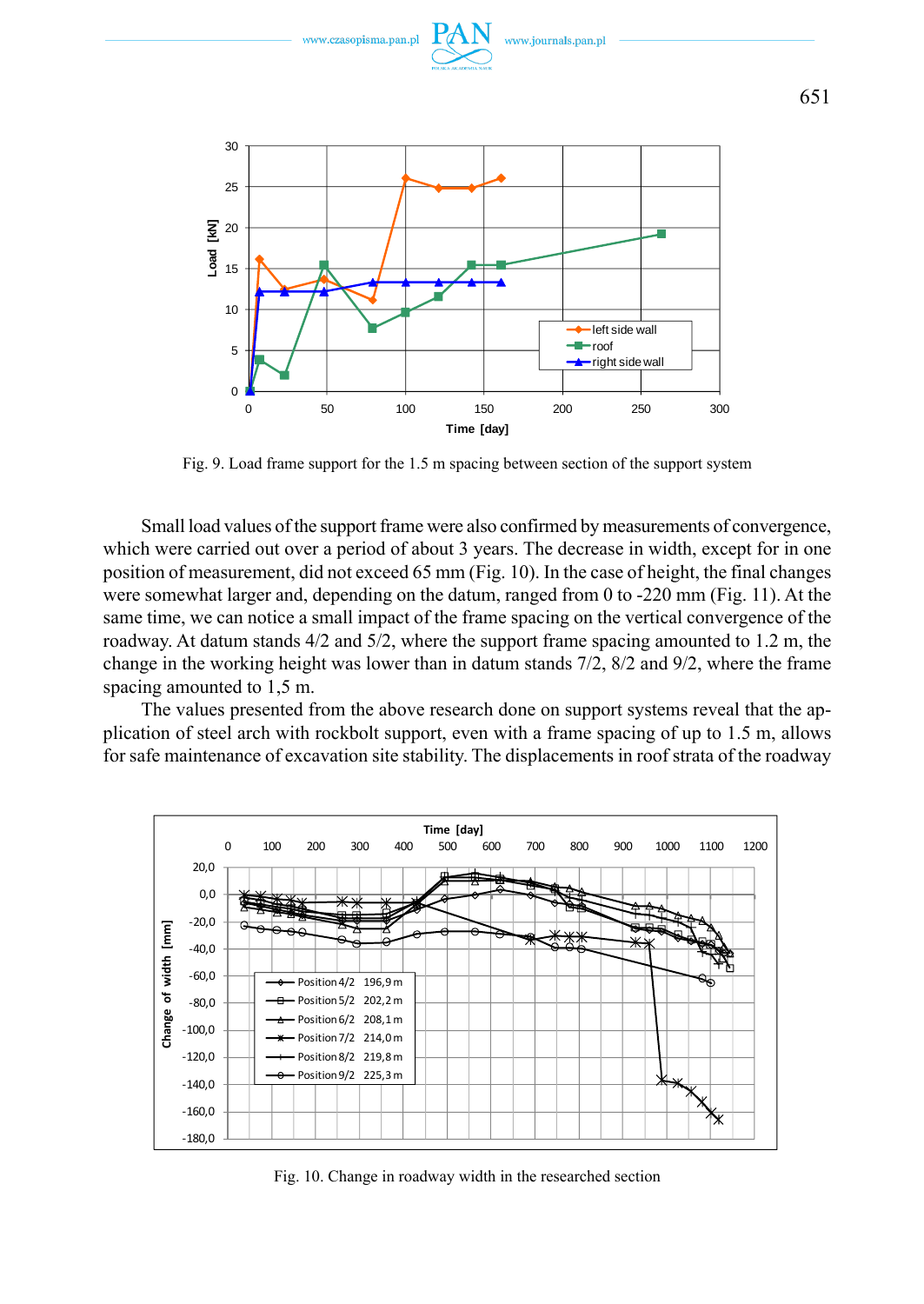www.czasopisma.pan.p





Fig. 11. Change in roadway height in the researched section

were also small, as the endoscopic research conducted indicated that the range of the rock damage zone was a maximum of 0.3 meters, with a stratification of a few millimeters.

Considering roadway stability in the analysis, with a depth totaling 760 m, and a roof rocks compressive strength ( $R_c$  = 63 MPa), it was found that working maintenance index  $n_{uw}$  for *RQD* = 52% amounts to 1.71. This shows that the conditions conducive to the maintenance of an roadway exist in the area around it. The results of 3 years of monitoring the convergence of the working confirm its stability beyond a reasonable doubt. Comparison of the support system described in this work to standard and other support systems for the analyzed roadway can be found in Majcherczyk's book (Majcherczyk et al., 2008).

## **5. Summary**

The following conclusions can be drawn on the basis of the performed analysis:

- 1. The stability of roadways in coal mines is of paramount importance. One of the ways of improving stability of the excavation site is the use of a steel arch with rockbolt support system. The use of such a support system is carried out mainly by: frame bolting using rebars; frame strengthening using bolted steel beams; and bolting between frames. In recent years, this has mainly been done using strand bolts up to 12 m in length.
- 2. Analytical, empirical, and numerical methods are used for designing steel arch with rockbolt support systems. Analytical methods are based on general principles and norms used for designing steel constructions. Empirical methods are most frequently based on the results of mine measurements, and usually account for reduction of the load supported by the frame, as well as the degree to which rock mass is strengthened using rock bolts.
- 3. The loss of roadway stability is most commonly a result of changes which, after the construction of the site, occur in the surrounding rock mass. In order to maintain the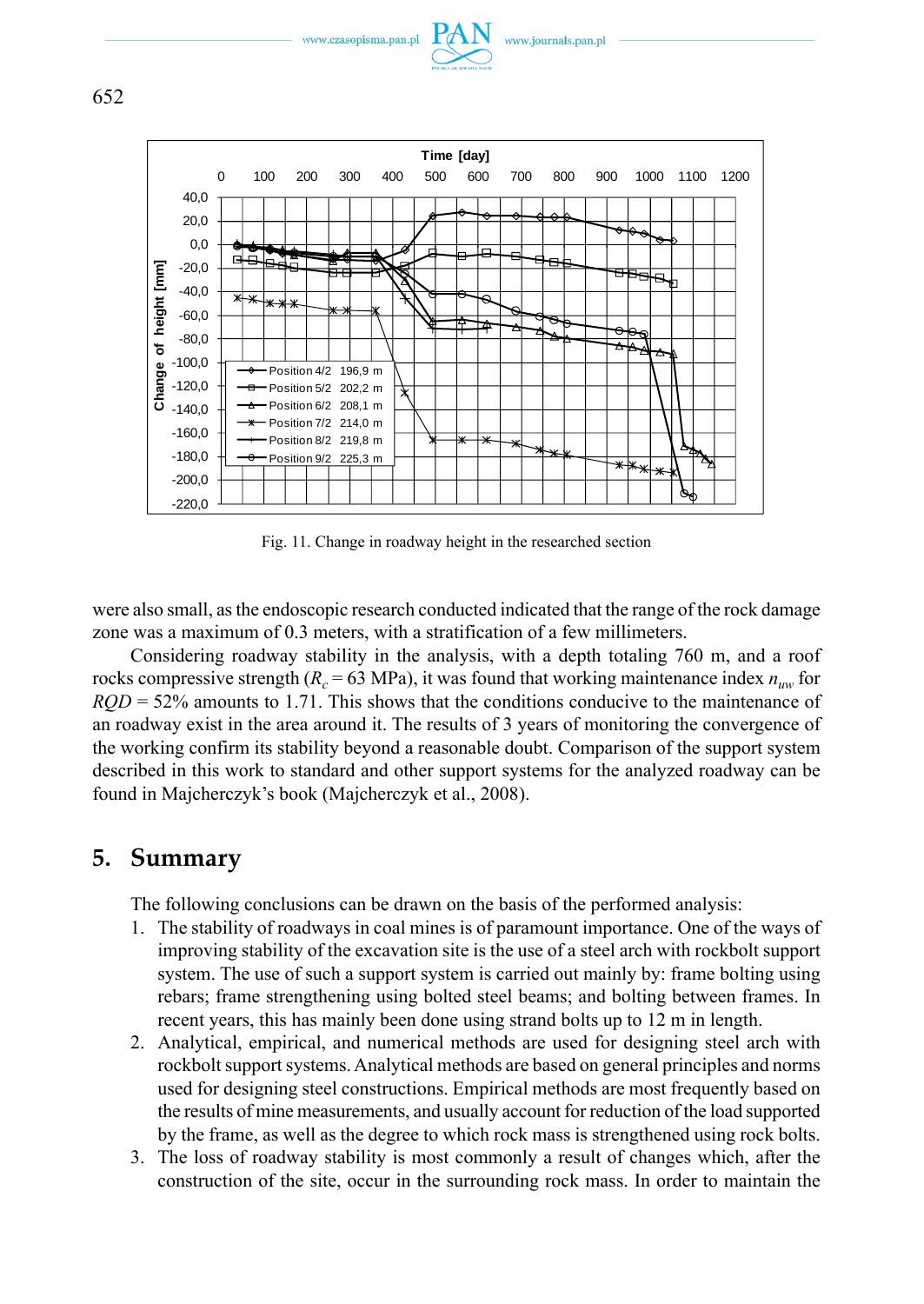

correct dimensions of the excavation site, it is absolutely necessary to use support that is adapted to the corresponding geological and mining conditions. A preliminary assessment of the suitability of rock mass, indicating the difficulties of working maintenance under given conditions, can be specified on the bases of working maintenance index *nuw*.

- 4. The results of mine research done on steel arch with rockbolt support systems show that strengthening the support frame with bolted steel beams maintains the stability of the working, even when exposed to the pressures of exploitation. Aside from the impact of exploitation, deformations in the support system are negligible, despite the fact that the tensile forces acting on the rock bolts can reach values of up to 160 kN.
- 5. Under favorable geological and mining conditions, support frames can be spread up to 1.5 m apart when using rock bolts between them. Simultaneously, the level of safety and stability of an roadway is upheld, since the measured load supported by the support system frame does not exceed 35 kN, and therefore is much lower than the maximum load limit. The measurements of convergence carried out over a three year period showed only small changes, i.e. ranging only a few centimeters. The results yielded by the research fully confirm the effectiveness of steel arch with rockbolt support systems under different mining conditions – proof of which is their widespread use, especially in longwall gates.

The project was financed wyth research grant: AGH Agreement No. 18.10.100.477/TM.

### **References**

- Álvarez-Fernández M.I., Prendes-Gero M.B., Álvarez-Garcia I.N., Oliva-González A.O., 2013. *The design and results of an innovative instrumentation method for monitoring and improving the excavation of a road tunnel in a highly fractured and strained rock mass*. Eurock 2013: Rock Mechanics for Resources, Energy and Environment, Kwaśniewski & Łydżba (eds), Taylor & Francis Group, London, p. 557-562.
- Brady B.H.G., Brown E.T., 2004. *Rock Mechanics for Underground Mining*. Third editions. Kluwer Academic Publishers.
- Brodny J., 2012. *Analysis of operation of new construction of the frictional joint with the resistance wedge*. Archives of Mining Science, Vol. 57, No 1, p. 209-227.
- Daniłowicz R., Skrzyński K., 2003. *Określenie współczynnika wzmocnienia górotworu za pomocą kotwi w wyrobiskach korytarzowych*. Przegląd Górniczy, nr 3, p. 8-11 (in Polish).
- Feng X.T., Hudson J.A., 2011. *Rock Engineering Design*. CRC Press, Taylor & Francis.
- Horyl P., Šňupárek R., 2012. *Reinforcing measures of steel roadway support in rockburst prone areas*. Archives of Mining Science, Vol. 57, No. 1, p. 193-208.
- Jing L., 2003. *A Review of Techniques, Advances and Outstanding Issues in Numerical Modelling for Rock Mechanics and Rock Engineering*. International Journal of Rock Mechanics and Mining Sciences, Vol. 40, Iss. 3, p. 283-353.
- Kovalevska I., Fomychev V., 2011. *Optimization of frame-bolt support in the development workings, using computer modelling method*. World Mining Congress & Expo, 11-16 September 2011, Ístanbul, Vol. 1, ed. Şinasi Eskikaya, p. 267-278.
- Majcherczyk T., Małkowski P., Niedbalski Z.,2003. *Innovations in support of headings in coal-mines.* Proceedings of the conference "Geomechanics 2003: Modern Geomechanical Methods in the Mining Industry and the Underground Civil Engineering and Tunnel Construction", N. Nikolaev, K. Georgiev, V. Parushev (eds), Nessebar 9-13.06.2003, p. 187-194.
- Majcherczyk T., Małkowski P., Niedbalski Z., 2008. *Badania nowych rozwiązań technologicznych w celu rozrzedzania obudowy podporowej w wyrobiskach korytarzowych*. Akademia Górniczo-Hutnicza, Wydział Górnictwa i Geoin-